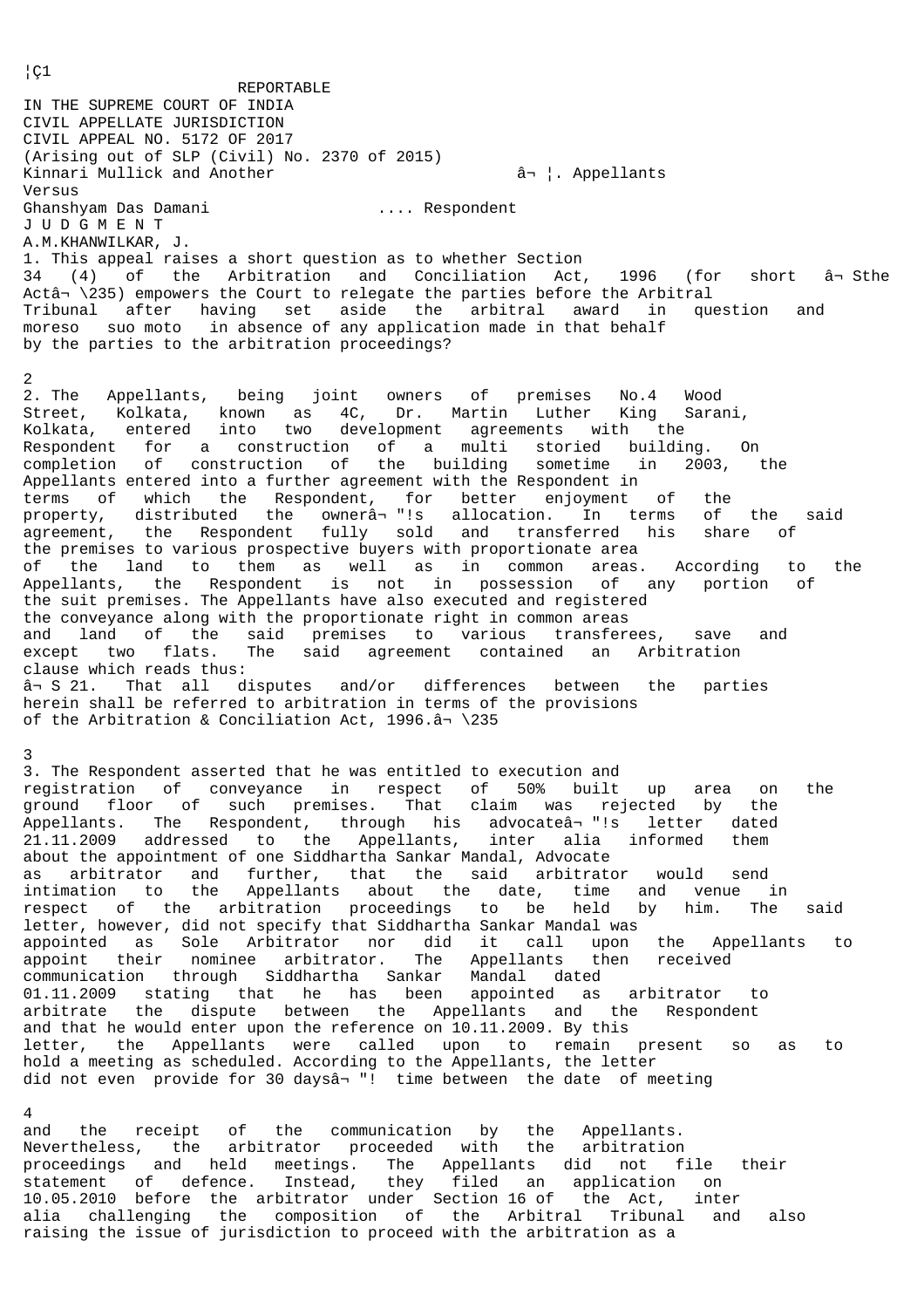Sole Arbitrator. The arbitrator, however, rejected the said application on 27.08.2010 by an interim award. 4. The Appellants then filed their counter statement in November 2010 to the statement of claim in the said arbitral proceedings without prejudice to their contention that, the Arbitral Tribunal has not been properly constituted and that the arbitrator had no jurisdiction to adjudicate the alleged dispute referred to him. The Appellants were also advised to file an application under Section 14 before the High Court, alleging bias on the part of the arbitrator and for a declaration that the arbitrator had become incompetent to perform his functions. The learned Single Judge of the High Court at Calcutta vide judgment dated 17.09.2012 disposed of the said 5 application by reserving the right of the Appellants to raise all grounds mentioned in the application regarding the competence of the Arbitral Tribunal at the time of challenging the award under Section 34 of the Act, if such occasion arose. 5. The Appellants then received a copy of the purported award dated 18.06.2013 passed by the Arbitral Tribunal. The arbitrator allowed the claim of the Respondent and directed the Appellants to execute and register appropriate deed and/or deeds as proposed by the Respondent vide its Advocateâ- "!s letter dated 29.06.2009; and further directed that conveyance and/or conveyances was/were to be executed and registered by the Appellants, costs and expenses thereof were to be borne by the Respondent within a period of 30

days from the date of the award irrespective of any intervening holiday and/or holidays. The said award, however, did not contain any reason for allowing the claim of the Respondent. 6. Being dissatisfied with the interim award dated 27.08.2010 and final award dated 18.06.2013 passed by the Arbitral Tribunal, the Appellants filed an application under Section 34 of the Act, for setting aside of the said awards. The learned Single Judge was

## 6

pleased to allow the said application on the finding that the impugned award did not disclose any reason in support thereof. The impugned award was accordingly set aside and the parties were left to pursue their remedies in accordance with law. The relevant portion of the decision of the learned Single Judge reads thus: ⬠S Since the present award is completely lacking in reasons and is littered with the unacceptable expressions like  $\hat{a}$  SI feel that the claim is justifiedâ $\rightarrow$  235, â $\rightarrow$  SI find no basisâ $\rightarrow$  \235 and the like which cannot be supplement for reasons that the statute demands, A.P. No.1074 of 2013 is allowed by setting aside the award dated June 18, 2013. The parties are left free to pursue their remedies in accordance with  $law.\hat{a}$  \235 7. Against the aforementioned decision the Respondent preferred an appeal before the Division Bench of the High Court at Calcutta. The Appellants also filed a cross objection in respect of the adverse findings recorded by the learned Single Judge against them. The cross objection bearing APO No.223 of 2014 and APOT No.318 of 2014, were heard and decided together by the Division Bench vide impugned judgment dated 13.08.2014. The Division Bench affirmed the findings and conclusion recorded by the learned Single Judge that the award did not contain any reason whatsoever and thus

## 7

rejected the appeal preferred by the Respondent, in the following words: ⬠S We have considered the rival contentions. Section 31 is clear that would require the Tribunal to assign reason. The award would suffer from such lacunae. We would not be in a position to agree with Mr. Sharma when he would contend, it was reasoned, but reasons might have been insufficient. The learned Judge observed, ân SThe award does not indicate a line or sentence of reasons and notwithstanding the petitioners herein, having pulled out of the reference and not urging their counter-statement or any defence to the claim, it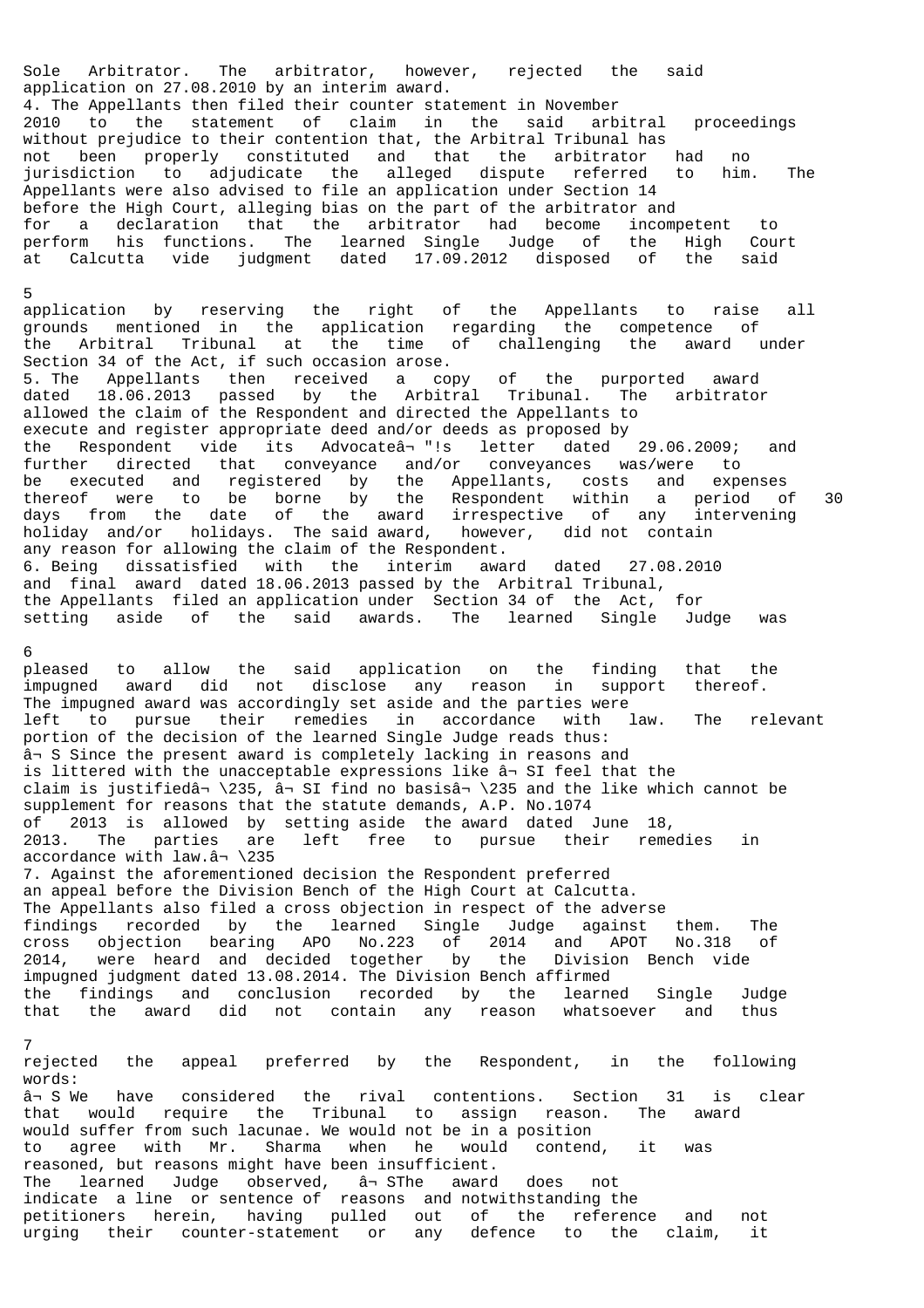was still incumbent on the arbitrator to indicate the grounds on which the respondents were entitled to succeed $\hat{a}$  \235. We fully endorse what his Lordship would say as quoted (supra). Hence, the appeal fails on such count. $â\rightarrow \235$ While considering the cross objection filed by the Appellants, the Division Bench negatived the ground urged before it about the inappropriate and illegal constitution of the Arbitral Tribunal. As a result, the cross objection filed by the Appellants was also rejected. Having decided as above, the Division Bench suo moto decided to relegate the parties before the Arbitral Tribunal by sending the award back with a direction to assign reasons in support of its award. It will be useful to reproduce the observations of the Division Bench in this regard. The same reads thus:

8

⬠S On the cross-objection we would, however, agree with Mr. Sharma when he would draw our attention to Section 13. The learned Judge, in our view, rightly rejected the contention of the respondents. The challenge procedure as spelt out in Section 13 would refer to constitution of the Tribunal as well. Section 4 would clearly provide, if a party knowing his right does not take any step that would debar him to object at a later stage as if he shall be deemed to have waived his right to object. Section 34 would empower the Court to remit the award to the Arbitrator, at a stage when the award was under challenge, to eliminate the ground for setting aside of the arbitral award. Applying such provision we send the award back to the Arbitrator with a direction, he must assign reason to support his award. However, we wish to give the Arbitrator a free hand. If he feels, further hearing to be given to the parties, he may do so and upon hearing, he may publish his award in accordance with law adhering to the norms and procedures laid-down under the said Act 1996 without being influenced by the award that the learned Judge already set aside. The appeal is dismissed without any order as to costs. $â\rightarrow \235$ (emphasis supplied) 8. Aggrieved by the highlighted operative part of the direction issued by the Division Bench to send back the award to the Arbitral Tribunal for assigning reasons in support of the award, the Appellants have approached this Court by way of present appeal. 9. Indeed, the Appellants have also challenged the approach of the Division Bench and of the learned Single Judge in rejecting the contention of the Appellants about the jurisdiction of the Arbitral Tribunal. According to the Appellants, that objection could be raised by the Appellants and ought to be answered in their favour,

# 9

keeping in mind, the decision of this Court in BSNL Vs. Motorola India Pvt. Ltd. 1

. It is contended that the Appellants could raise the plea, that the Arbitral Tribunal did not have jurisdiction. Further, the Appellants had submitted the submission of defence without prejudice and thus the participation of the Appellants in the proceedings before the Arbitral Tribunal would not come in the way of the Appellants to raise that contention. The Appellants have also relied on the decisions of this Court in the case of Konkan Railway Corporation Limited Vs. Rani Construction Private Limited 2

and GAIL Vs. Keti Construction (I) Ltd. 3<br>However, it . However,

may not be necessary for us to examine this argument if we were to accept the challenge set up by the Appellants to the concluding part of the impugned judgment of the Division Bench of having relegated the parties before the Arbitral Tribunal with a direction to assign reasons in support of the impugned award. As regards this 1

 (2009) 2 SCC 337 2

(2002) 2 SCC 388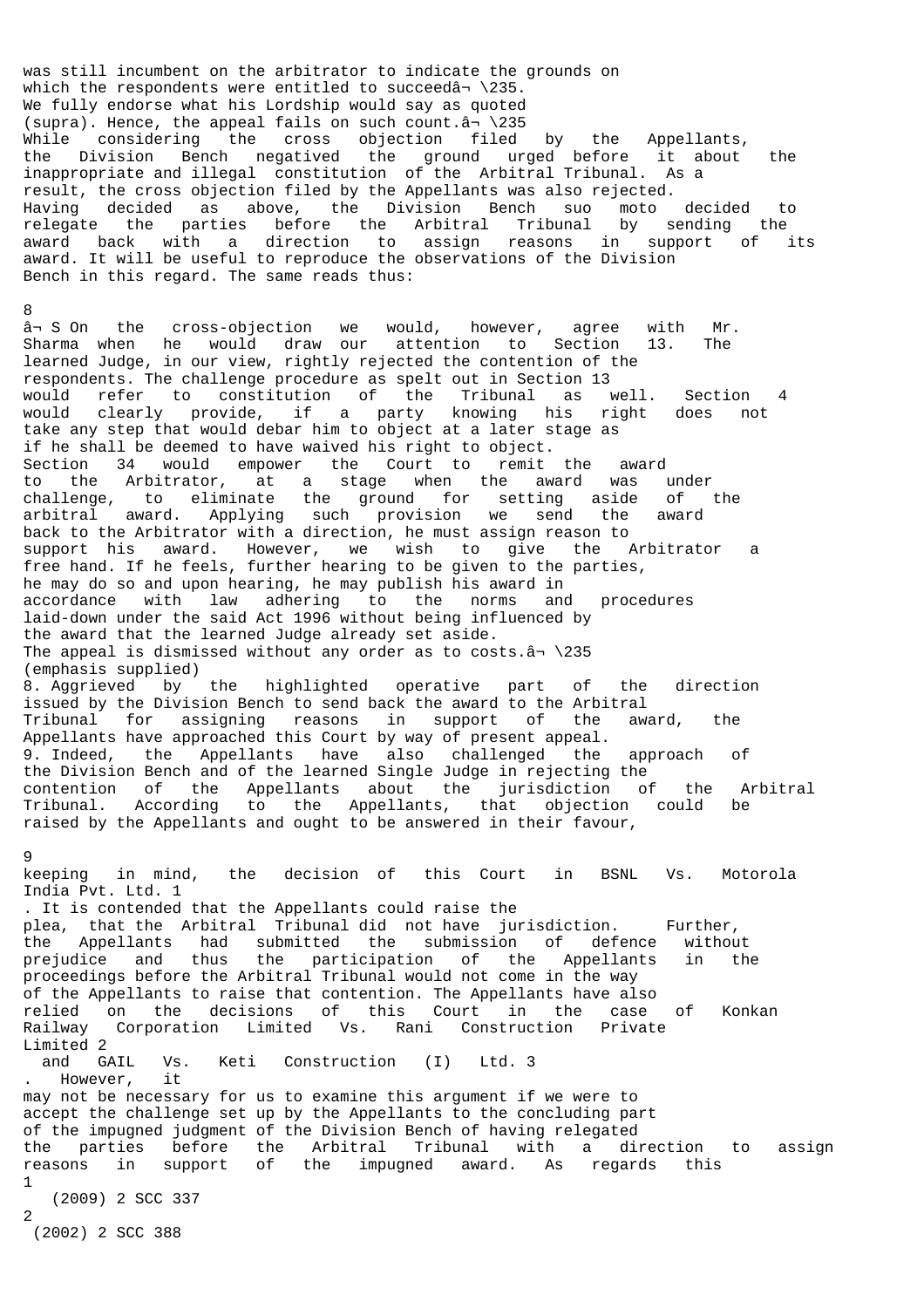(2007) 5 SCC 38

3

10 contention, the Appellants have relied on the dictum in the case of MMTC Vs. Vicnivass Agency 4 of the High Court of Madras, Raitani Engineering Works Pvt. Ltd. Vs. The Union of India and Others 5 decided by the Gauhati High Court dated 28.05.2015, Bhaskar Industrial Development Limited Vs. South Western Railway 6 decided by the High Court of Karnataka, Dharwad Bench and lastly in McDermott International Inc. Vs. Burn Standard Ltd. 7 10. The Respondent, on the other hand, submits that ample power is bestowed upon the Court to relegate the parties to the award under challenge back to the Arbitral Tribunal to eliminate the ground for setting aside of the arbitral award, in terms of Section 34 of the Act. It is submitted that no jurisdictional error has been committed by the Division Bench in exercising that power for 4 (2009) 1 MLJ 199 5 Arbitration Petition No.13 of 2015 [2015 (2) GLD 615 (Gau)] 6 MFA No.103528 of 2015 7 (2006) 11 SCC 181

11

sending the award back to the Arbitral Tribunal with a direction to assign reasons in support of the award. It is submitted that the dismissal of the appeal preferred by the Respondent against the judgment of the learned Single Judge will not come in the way of the Respondent muchless to participate in the proceedings before the Arbitral Tribunal as has been remitted by the Division Bench for the limited purpose of assigning reasons in support of the award. It is submitted that no interference is warranted with the concluding part of the judgment of the Division Bench which intends to facilitate rectification of the deficiencies in the award already pronounced by the Arbitral Tribunal. 11. We have heard the learned counsel for the parties. At the outset, we may note that, if the plea taken by the Appellants in relation to the concluding part of the impugned judgment - of sending the award back to the Arbitral Tribunal for recording reasons - was to be accepted, we may not be required to dilate on any other argument. Inasmuch as the learned Single Judge allowed the application under Section 34 of the Act for setting aside of the award preferred by the Appellants; and the Division Bench has 12 already affirmed the conclusion recorded by the learned Single Judge while dismissing the appeal preferred by the Respondent. Thus, the award has been set aside on that count. The Respondent has not challenged that part of the impugned judgment and has allowed it to become final. 12. In this backdrop, the question which arises is: whether the highlighted portion in the operative part of the impugned judgment of the Division Bench can be sustained in law? For that, we may advert to Section 34(4) of the Act which is the repository of power invested in the Court. The same reads thus: ⬠S Section 34⬠¦â¬ ¦â¬ ¦â¬ ¦. (4). On receipt of an application under sub-section (1), the court may, where it is appropriate and it is so requested by a party, adjourn the proceedings for a period of time determined by it in order to give the arbitral tribunal an opportunity to resume the arbitral proceedings or to take such other action as in the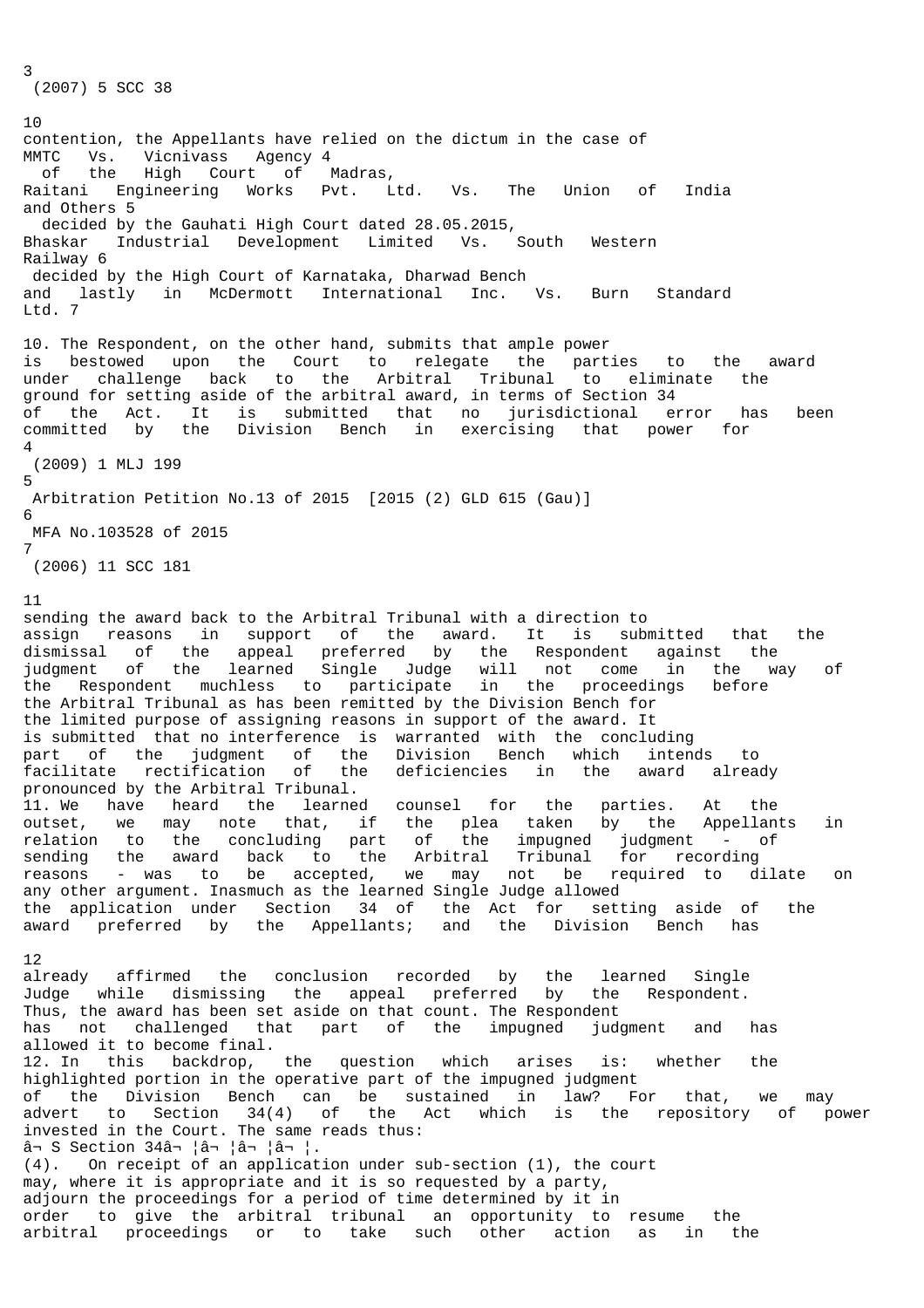opinion of arbitral tribunal will eliminate the grounds for setting aside the arbitral award. $â\rightarrow \235$ 13. On a bare reading of this provision, it is amply clear that the Court can defer the hearing of the application filed under Section 34 for setting aside the award on a written request made by a party to the arbitration proceedings to facilitate the Arbitral Tribunal by

#### 13

resuming the arbitral proceedings or to take such other action as in the opinion of Arbitral Tribunal will eliminate the grounds for setting aside the arbitral award. The quintessence for exercising power under this provision is that the arbitral award has not been set aside. Further, the challenge to the said award has been set up under Section 34 about the deficiencies in the arbitral award which may be curable by allowing the Arbitral Tribunal to take such measures which can eliminate the grounds for setting aside the arbitral award. No power has been invested by the Parliament in the Court to remand the matter to the Arbitral Tribunal except to adjourn the proceedings for the limited purpose mentioned in sub-section 4 of Section 34. This legal position has been expounded in the case of McDermott International Inc. (supra). In paragraph 8 of the said decision, the Court observed thus: ⬠S 8⬠¦.. parliament has not conferred any power of remand to the Court to remit the matter to the arbitral tribunal except to adjourn the proceedings as provided under sub-section (4) of Section 34 of the Act. The object of sub-section (4) of Section 34 of the Act is to give an opportunity to the arbitral tribunal to resume the arbitral proceedings or to enable it to take such other action which will eliminate the grounds for setting aside the arbitral award. $â\rightarrow \235$ (emphasis supplied)

## 14

14. In any case, the limited discretion available to the Court under Section 34(4) can be exercised only upon a written application made in that behalf by a party to the arbitration proceedings. It is crystal clear that the Court cannot exercise this limited power of deferring the proceedings before it suo moto . Moreover, before formally setting aside the award, if the party to the arbitration proceedings fails to request the Court to defer the proceedings pending before it, then it is not open to the party to move an application under Section 34(4) of the Act. For, consequent to disposal of the main proceedings under Section 34 of the Act by the Court, it would become functus officio . In other words, the limited remedy available under Section 34(4) is required to be invoked by the party to the arbitral proceedings before the award is set aside by the Court. 15. In the present case, the learned Single Judge had set aside the award vide judgment dated 07.03.2014. Indeed, the Respondent carried the matter in appeal before the Division Bench. Even if we were to assume for the sake of argument, without expressing any opinion either way on the correctness of this assumption, that the<br>appeal was in continuum of the application under Section 34 for appeal was in continuum of the application under Section 34

## 15

setting aside of the award and therefore, the Division Bench could be requested by the party to the arbitral proceedings to exercise its discretion under Section 34(4) of the Act, the fact remains that no formal written application was filed by the Respondent before the Division Bench for that purpose. In other words, the Respondent did not make such a request before the learned Single Judge in the first instance and also failed to do so before the Division Bench rejected the appeal of the Respondent. 16. In the case of MMTC (supra), the Madras High Court, while dealing with the purport of Section 34(4) of the Act in paragraph 22 (C) of the reported judgment, observed thus: ⬠S (C)⬠¦â¬ ¦On the other hand, Section 34(4) of the new Act, does not prescribe any condition precedent on the substance of the matter but prescribes three procedural conditions namely that there should be an application under Section 34(1) of the new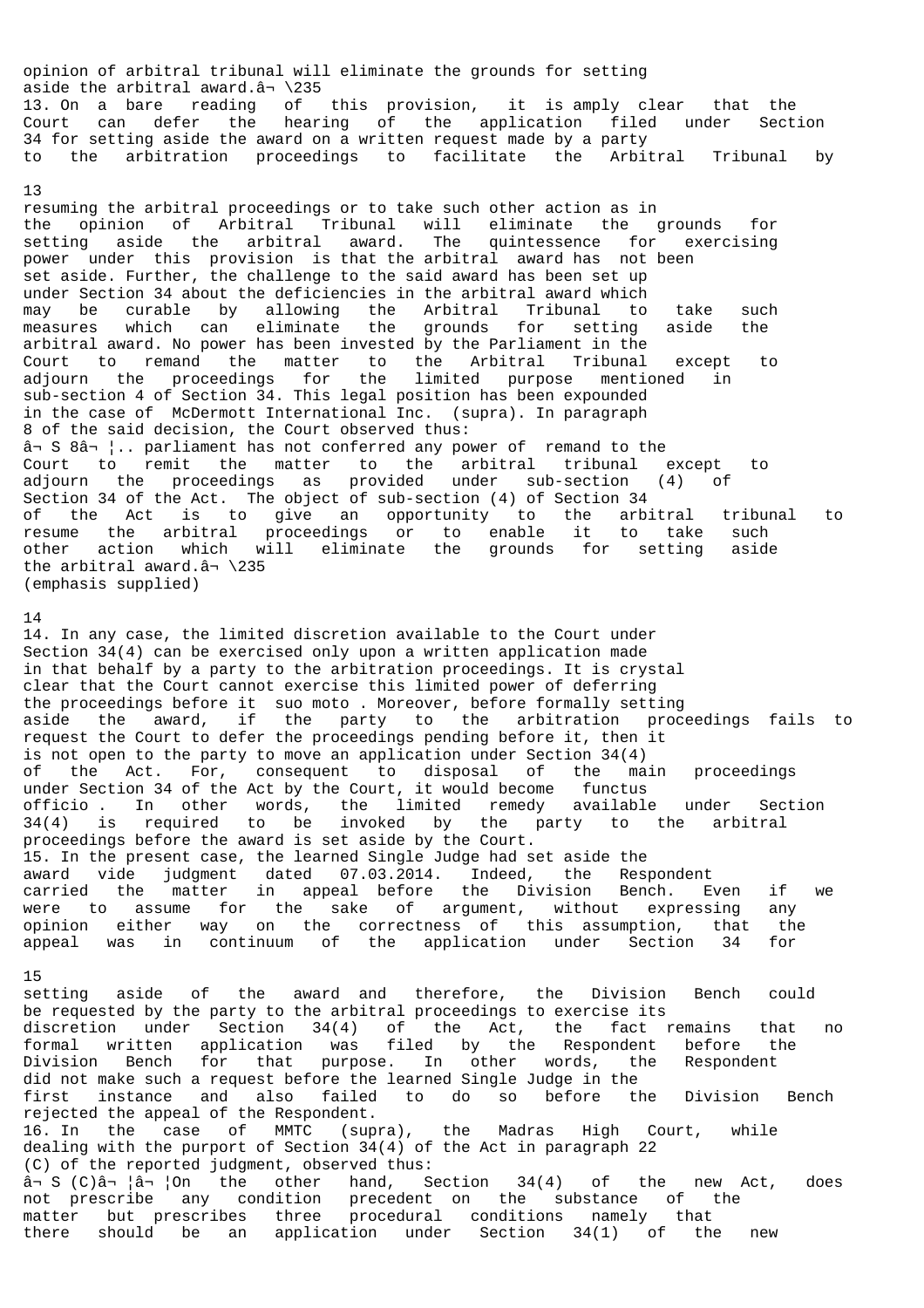Act and that a request should emanate from a party and the Court considers it appropriate to invoke the power under Section 34(4) of the new Act. $â\rightarrow \235$ Again, in paragraph 22 (e) (IV) of the reported judgment, it observed thus: ⬠S But under the 1996 Act, the Court has only two sets of powers after the award is pronounced viz.,

16

(i) to set aside the award under Section 34(2); or (ii) to adjourn the proceedings to enable the arbitral tribunal to resume the proceedings or take such other action as in the opinion of the tribunal will eliminate the grounds for setting aside the arbitral award. $â\rightarrow$  \235 In the case of Raitani Engineering Works Pvt. Ltd. (supra), the Gauhati High Court, placing reliance on the decision in MMTC (supra) in paragraph 8 of its decision, observed thus: ⬠S But unfortunately in the present case, the award given by the arbitration panel on 13.07.2012 was quashed in its entirety and the appeal under Section 34 is no more pending before the Court. Therefore, invoking the powers conferred under sub-section (4) of Section 34 of the Arbitration Act to facilitate the arbitration panel to take rectificatory steps is not an option in this matter. Moreover neither of the contesting party in this dispute have applied for an additional award and therefore it may not be appropriate to direct the arbitration panel to re-decide on the six un-decided claims of the contractor. $â\gamma \$ 235 The Division Bench of the High Court of Karnataka in the case of Bhaskar Industrial Development Limited (Supra) has expounded that the power of the Court under Section 34 of the Act is not to remand the matter to the Arbitral Tribunal after setting aside the arbitral award. 17. A priori, it must follow that the Division Bench committed manifest error in issuing direction in the concluding part of the 17 impugned judgment, as reproduced hereinbefore in paragraph No.7. Such direction could not have been issued in the fact situation of the present case. The impugned direction suffers from the vice of jurisdictional error and thus cannot be sustained. We have no option but to quash and set aside the same. 18. As the Respondent has not challenged the decision of the Division Bench, we are left with the situation where the award has been set aside, and as observed by the learned Single Judge, with liberty to the parties to pursue their remedies in accordance with law. 19. Accordingly, we allow this appeal to the extent indicated above with no order as to costs. ⬠¦ ..⬠¦â¬ ¦â¬ ¦â¬ ¦â¬ ¦â¬ ¦â¬ ¦â¬ ¦â¬ ¦â¬ ¦â¬ ¦..J. (Dipak Misra) .⬠¦..⬠¦â¬ ¦â¬ ¦â¬ ¦â¬ ¦â¬ ¦â¬ ¦â¬ ¦â¬ ¦â¬ ¦..J. (A.M.Khanwilkar) .⬠¦..⬠¦â¬ ¦â¬ ¦â¬ ¦â¬ ¦â¬ ¦â¬ ¦â¬ ¦â¬ ¦â¬ ¦..J. (Mohan M. Shantanagoudar) New Delhi, Dated: April 20, 2017 ITEM NO.1B COURT NO.2 SECTION XVI S U P R E M E C O U R T O F I N D I A RECORD OF PROCEEDINGS Civil Appeal No(s). 5172 of 2017 KINNARI MULLICK AND ANR. Appellant(s) VERSUS GHANSHYAM DAS DAMANI Respondent(s) Date : 20/04/2017 This appeal was called on for judgment today. For Appellant(s) Mr. Shekhar Kumar, AOR For Respondent(s) Mr. M.C. Dhingra, AOR